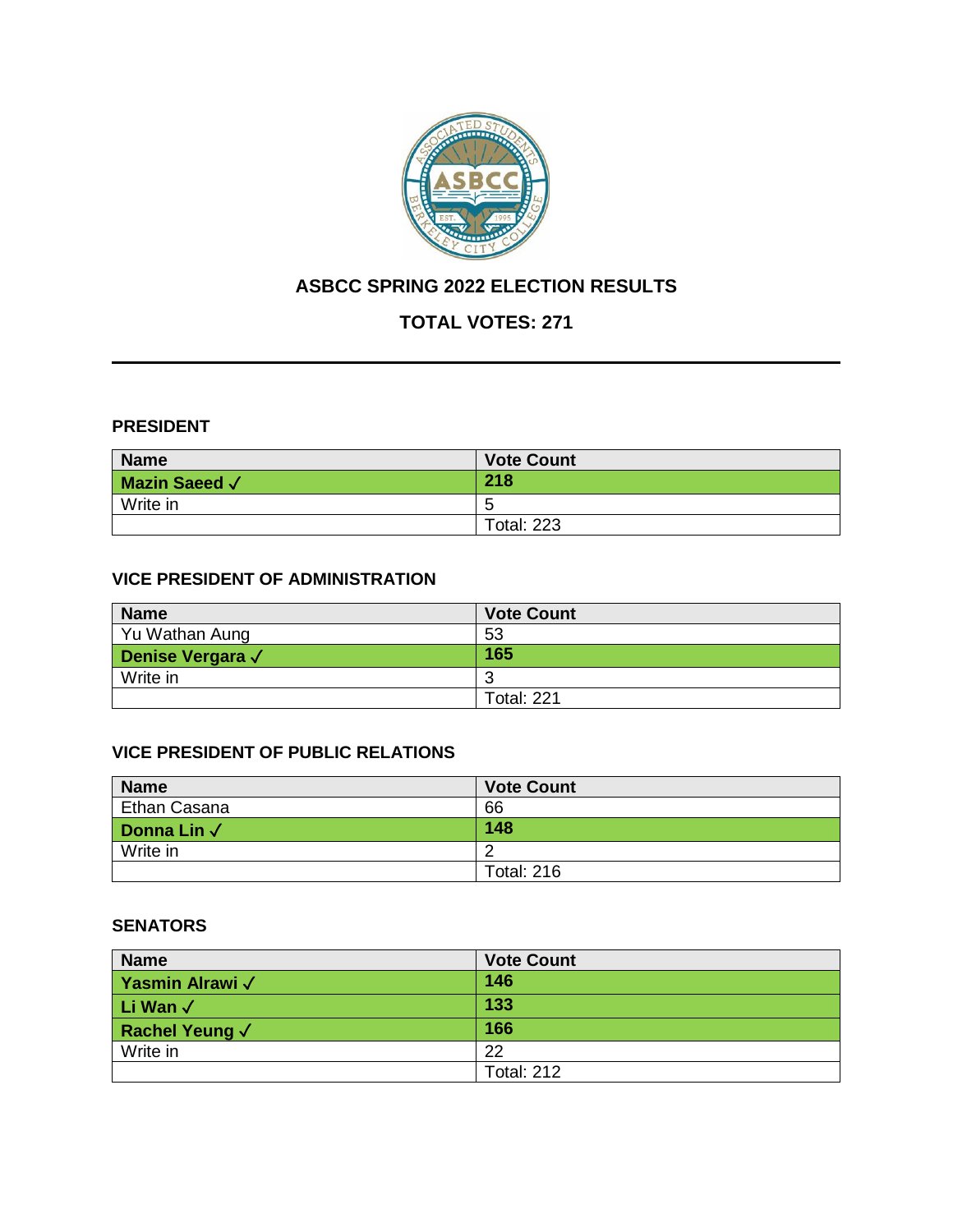## **SPRING 2022 PCCD STUDENT ELECTIONS**

#### **AC Transit Easy Pass Proposition Results**

| <b>CAMPUS</b>                | <b>YES</b> | <b>NO</b> | # of Students that Voted |
|------------------------------|------------|-----------|--------------------------|
| College of Alameda           | 49         | 14        | 63                       |
| <b>Berkeley City College</b> | 248        | 23        | 271                      |
| <b>Laney College</b>         | 60         | 11        | 71                       |
| <b>Merritt College</b>       | 57         | 18        | 75                       |
| <b>TOTALS</b>                | 414        | 66        | 480                      |

As stated in the AC Transit Easy Pass Referendum language: A majority (51% or more) of students voting in this election must vote "YES" for the proposition to pass.

In the spring 2022 election held April 12th and 13th, a total of 480 voted in the election. A total of 414 / 86% "YES" votes were cast; a total of 66 / 13 % "NO" votes were cast. Based on these results, a majority (51%) of students that voted in the election did approve the proposition.

#### **Student Trustee**

| <b>CAMPUS</b>                | <b>Sarah Latino</b><br>(Berkeley City College) |  |
|------------------------------|------------------------------------------------|--|
| College of Alameda           | 28                                             |  |
| <b>Berkeley City College</b> | 186                                            |  |
| <b>Laney College</b>         | 37                                             |  |
| <b>Merritt College</b>       | 60                                             |  |
| <b>TOTALS</b>                | 311                                            |  |